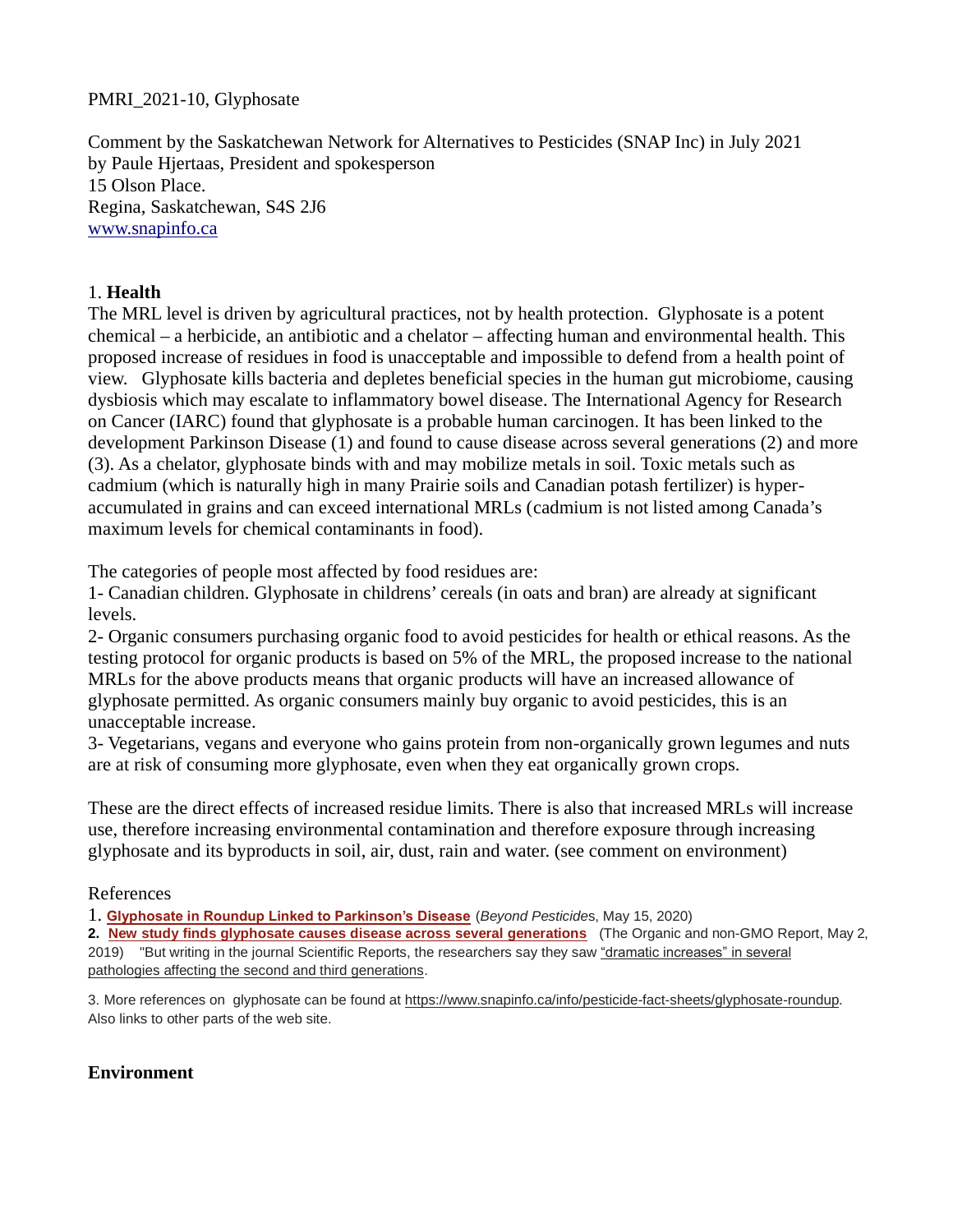1. Glyphosate is already ubiquitous in agricultural regions. Glyphosate is in the soil, air, water (1,2) and waterways, drifting in dust (3) and falling in the rain in agricultural areas in North America. Higher MRLs will increase contamination on and beyond farms, and will put even more glyphosate into our food. According to the pesticide industry many years ago, Saskatchewan used 33-36% of all pesticides sold in Canada. The only publicly available Saskatchewan sales data (4) with a maximum of only 70% commercial sales reported (2001-03) indicated 10.5 million kg of commercial pesticides sold. Even then, glyphosate was around a half of sales (around 5.25 million kg/year). To say that Saskatchewan residents live is a toxic soup is an understatement.

1.As an antibiotic in the soil, glyphosate-based herbicides (GBHs) causes shifts in the soil microbiome, with increased fungi and mycotoxins, including Fusarium spp (e.g., infecting wheat). This contamination can make crops unsalable. Mycotoxins pose many risks to human and animal health, affecting the immune system, nervous system, liver and child development, and causing cancers.

2. **Glyphosate [and Other Weed Killers Create Antibiotic Resistant Bacteria in Agricultural Soils](https://beyondpesticides.org/dailynewsblog/2021/02/glyphosate-and-other-weed-killers-create-antibiotic-resistant-bacteria-in-agricultural-soils/)** (*Beyond Pesticides*, February 24, 2021) 'Soil sprayed with weedkillers *glyphosate*, *glufosinate*, or *dicamba* are likely to contain higher amounts of antibiotic resistant bacteria, according to research published earlier this month in the journal *Molecular Biology and Evolution* 3. GBHs perturb the balance of microbes in the bee gut, potentially exacerbating pollinator decline. Pollinators are essential for legume production.

4. **[Long-Term Roundup Exposure Found to Harm Keystone Wildlife Species](https://beyondpesticides.org/dailynewsblog/2021/01/long-term-roundup-exposure-found-to-harm-keystone-wildlife-species/)** (*Beyond Pesticides*, January 6, 2021) "The problem is that much of the evidence is rooted in outdated toxicity tests which only look at the number of animals that die on exposure to extremely high concentrations of these chemicals," Dr. Orsini said. "These tests also overlook the pathological effects arising from long-term exposure to low doses.

5. **[Ubiquitous Herbicide Glyphosate/Roundup Threatens Nearly All Endangered Species, Says EPA](https://beyondpesticides.org/dailynewsblog/2020/12/ubiquitous-herbicide-glyphosate-roundup-threatens-nearly-all-endangered-species-says-epa/)** (*Beyond Pesticides*, December 4, 2020) From the 'release of the *Environmental Protection Agency's (EPA's)* draft biological evaluation (BE) of *glyphosate*.

6. **[Glyphosate in chicken poop used as fertilizer is hurting food production, researchers say](https://usrtk.org/pesticides/glyphosate-in-chicken-poop-used-as-fertilizer-is-hurting-food-production-researchers-say/)** (US Right to Know, September 9, 2020 by Carey Gillam) ' Because there are glyphosate residues in human and animal food, detectable glyphosate levels are commonly found in human urine and animal manure.

7. As mentioned before: as a chelator, GBHs binds with and may mobilize metals in soil. Toxic metals such as cadmium (which is naturally high in many Prairie soils and Canadian potash fertilizer) is hyperaccumulated in grains and can exceed international MRLs. It likely also affects the balance of nutrients in sprayed foods.

8. An increase in glyphosate use will definitely increase environmental and food residues of other pesticides as it is used more and more often in combination with other pesticides on gmo crops. This is not a review of gmo crops but more of those is a negative development, contrary to sustainability.

9. more indirect effects are found all the time. **[The main ingredient in RoundUp doesn't just kill plants. It](https://www.popsci.com/science/roundup-glyphosate-harms-beetles/?fbclid=IwAR3Z33Qc47d0__v4AEGCd-B8xgzNb-dnKJyQdPDN52SYE9ESSygxzO4PR0M)** 

**[harms beetles, too.](https://www.popsci.com/science/roundup-glyphosate-harms-beetles/?fbclid=IwAR3Z33Qc47d0__v4AEGCd-B8xgzNb-dnKJyQdPDN52SYE9ESSygxzO4PR0M)** *Glyphosate seems to interrupt a key symbiotic relationship in sawtooth grain beetles.* (Philip Kieffer, Popular Science, May 13, 2021) 'But sawtooth grain beetles rely on a symbiotic relationship with a particular type of (unnamed) bacteria to build their shells. That bacteria in turn uses the shikimate pathway to manufacture the raw building blocks the beetles need. *Glyphosate* appears to kill off those partners.

#### References

1. Compared to the U.S. Canada does little environmental monitoring.<https://www.snapinfo.ca/issues/water>includes research and references to all Saskatchewan pesticides in water research. 'Glyphosate, including its degradation product AMPA, was detected in >50% frequency only in wetlands on minimum-tillage farms where the mean concentration (1278 ng L−1) was higher than the concentration of other herbicides. ' ( **[Concentrations of Herbicides in Wetlands on Organic and](https://dl.sciencesocieties.org/publications/jeq/abstracts/0/0/jeq2018.03.0100)  [Minimum-Tillage Farms](https://dl.sciencesocieties.org/publications/jeq/abstracts/0/0/jeq2018.03.0100)** )

2.**[U.S. Geological Survey Finds Mixtures of Pesticides Are Widespread in U.S. Rivers and Streams](https://beyondpesticides.org/dailynewsblog/2020/09/u-s-geological-survey-finds-mixtures-of-pesticides-are-widespread-in-u-s-rivers-and-streams/)** *(Beyond Pesticides*, September 24, 2020) 'A new report by the *U.S. Geological Survey (USGS), National Water-Quality Assessment (NAWQA) Project* 

3. **[Implications for Human Health: Glyphosate-Related Soil Erosion Re-Releases Toxic Pesticides from Soil](https://beyondpesticides.org/dailynewsblog/2021/03/implications-for-human-health-glyphosate-related-soil-erosion-re-releases-toxic-pesticides-from-soil/)** French West Indies study. (*Beyond Pesticides*, March 4, 2021) A new study finds glyphosate use stimulates soil erosion responsible for releasing banned, toxic pesticide chlordecone (Kepone), which was used in banana production. ... Researchers note, "*Chlordecone* fluxes drastically increased when *glyphosate* use began, leading to widespread ecosystem contamination.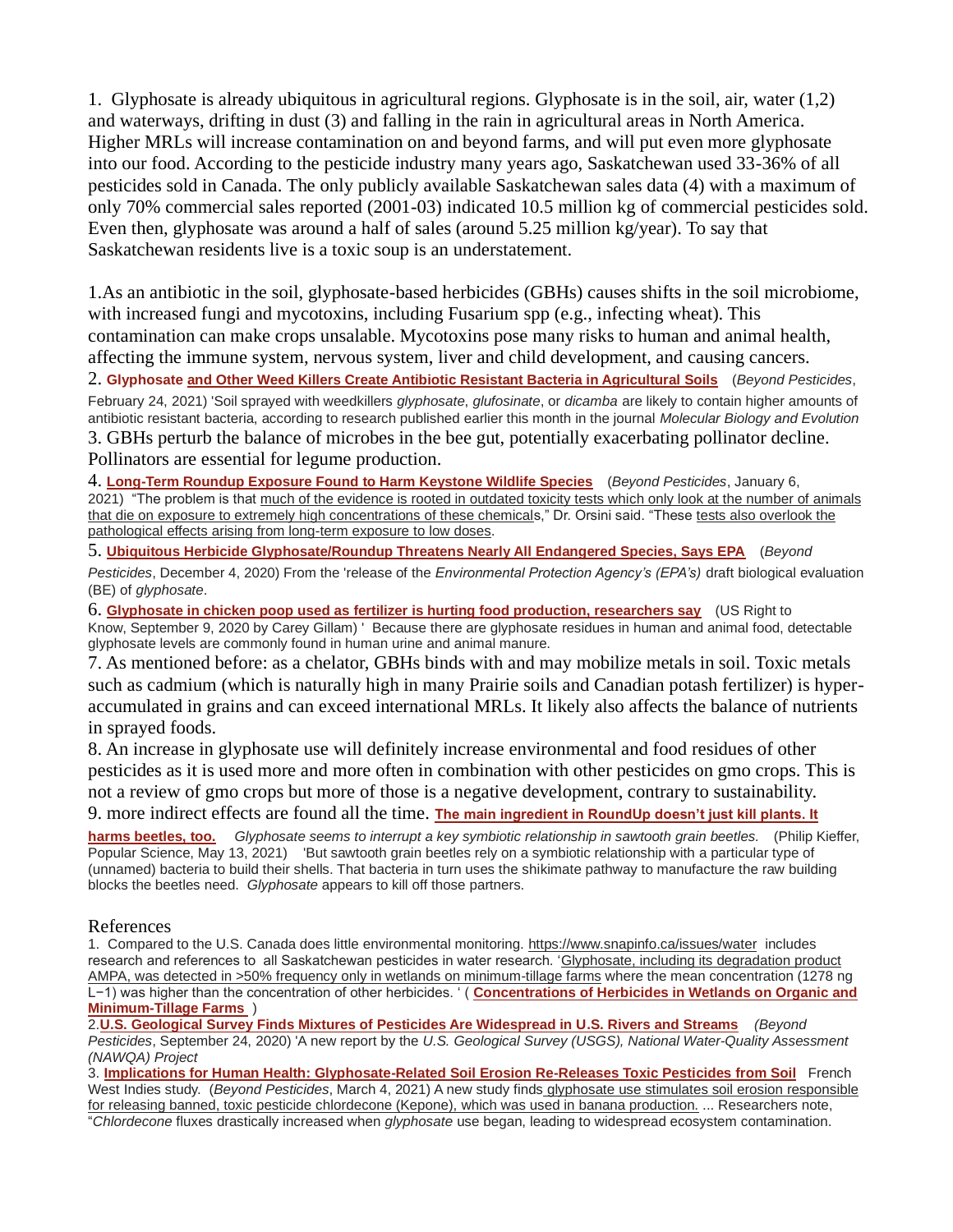4. **[Pesticide Sales in Saskatchewan 2001-03](https://www.snapinfo.ca/rsu_docs/pesticsales01-03-safdatawheeffects.xls)** available at<https://www.snapinfo.ca/info/pesticide-sales-in-sk-2001-03>

# 3. **Organic Agriculture and Sustainability**

1. Increased use of GBHs will further impact Canadian Organic Agriculture.

Organic agriculture is a very legitimate part of Canadian agriculture and has already been negatively impacted through many crops they cannot grow due to widespread gmo contamination (canola in the Prairies, for instance) It is a form of agriculture that tries to improve the soil and works towards sustainability.

2. Organic commodities are already challenged by glyphosate contamination from drift, dust, possible contamination during shipping / handling and other consequences of ubiquitous environmental contamination from non-organic agriculture [2014, COTA Glyphosate Residue report]. **[Economic Impact](http://saskorganics.org/survey-results-economic-impact-of-glyphosate-contamination/)  [of Glyphosate Contamination on Organic Production in Saskatchewan](http://saskorganics.org/survey-results-economic-impact-of-glyphosate-contamination/)** (COTA Organic summit, November 18. 2019) There are likely other pesticides which are problems but they have not been studied. 3. It is time the PMRA joins the government of Canada's goals of sustainability and climate change. Glyphosate use is antithesis to these goals.

**[Glyphosate-Based Herbicides and Sustainable Agriculture Do Not Mix!](https://beyondpesticides.org/dailynewsblog/2021/04/glyphosate-based-herbicides-and-sustainable-agriculture-do-not-mix/)** (*Beyond Pesticides*, April 29, 2021) '*Glyphosate*-based herbicides (GBHs) are incompatible with sustainable agriculture goals, according to a recent scientific literature analysis by scientists at Tufts University, Massachusetts

#### **Recommendations and Conclusion**

SNAP has cited a number of studies indicating serious health and environmental concerns from glyphosate. Increasing the glyphosate MRLS in several commodities is unacceptable and would worsen outcomes in all these fields.

SNAP supports the NFU's recommendations

- 'That proposed MRL increases for glyphosate are not implemented
- Amend all labels for herbicides with glyphosate active ingredient to prohibit pre-harvest spraying
- Effective MRL enforcement and compliance measures be implemented to safeguard Canada's markets and international reputation
- That the Canadian Grain Commission monitor export shipments for MRL compliance
- That the CFIA increase its MRL monitoring of foods and commodities and promptly publish both reports and raw data
- That the PMRA conduct an investigation into linkages between glyphosate application and subsequent fusarium infection, that this investigation be done by scientists with no ties to the crop protection sector, and that results be published in full on a publicly accessible website.
- That Health Canada investigate the epigenetic impacts of glyphosate exposure on humans, livestock, plants and soil micro-biota, that this investigation be done by scientists with no ties to the crop protection sector, and that results be published in full on a publicly accessible website.'

In addition, it is imperative that the PMRA rids itself of industry influence and starts considering independent studies at a level equivalent to the limited scope industry studies.